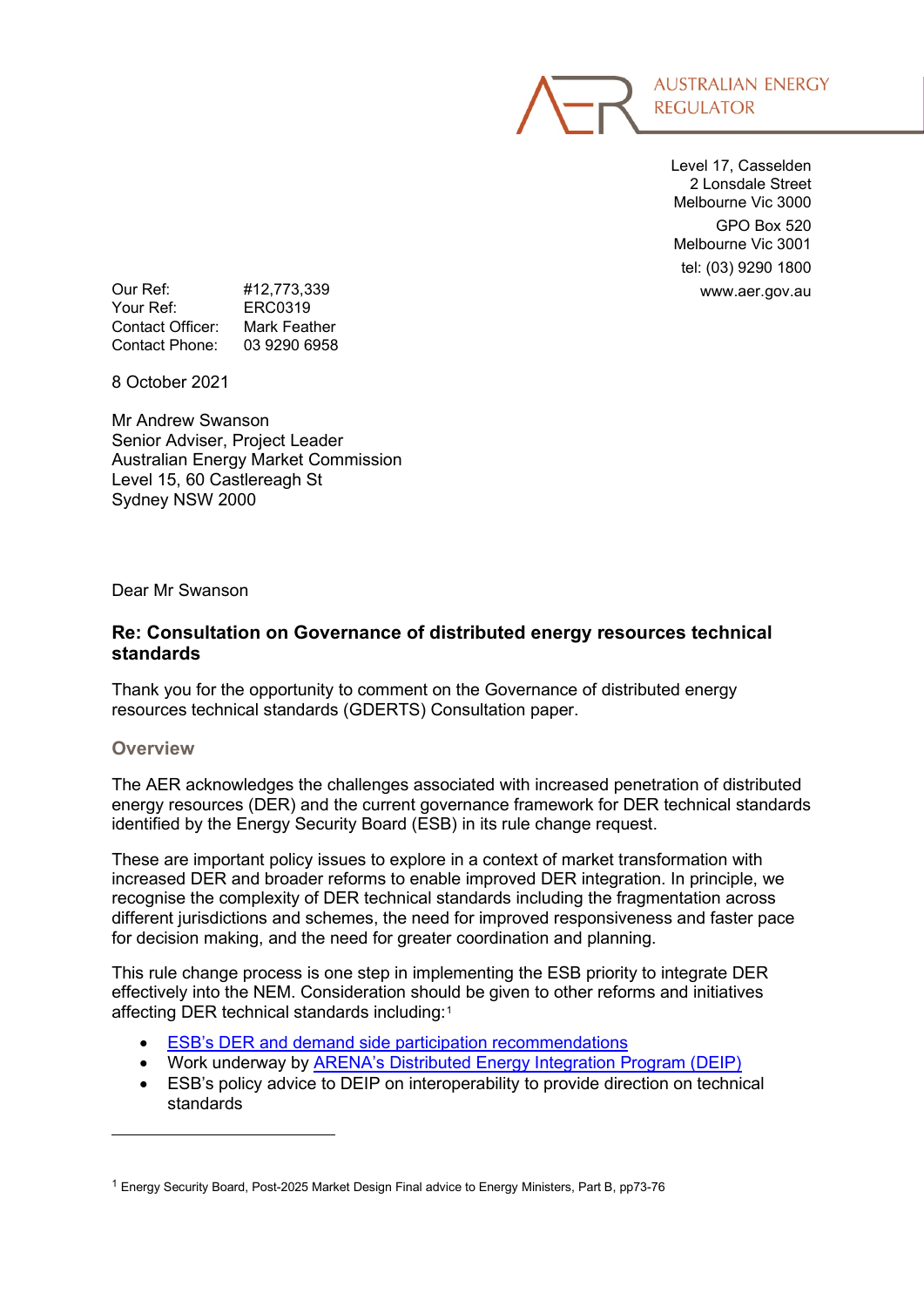- ESB working with the Department of Industry, Science, Energy and Resources on cyber security including preliminary security design for DER interoperability
- Actions that will emerge from the ESB's Maturity Plan process
- Potential new minimum standards and other requirements that impact DER under the [Cyber Security Strategy being progressed by the Department of Home Affairs](https://www.homeaffairs.gov.au/reports-and-publications/submissions-and-discussion-papers/cyber-security-regulations-incentives)

The AER is supportive of efforts to improve DER integration including DER technical standards governance and improvements that benefit consumers in the long run. There are relevant issues that require further consideration:

- Complexity and interaction of multiple different jurisdictional standards, initiatives and other conditions impacting DER
- Jurisdictional limits and scope
- Proportionality
- Reforms and initiatives already underway through other processes and timing to maximise benefits

### **Complexity and interaction of multiple different jurisdictional standards, initiatives and other conditions impacting DER**

As noted in the consultation paper and the rule change request, technical standards impacting DER originate from various jurisdictions including international, Commonwealth, and States and Territories. They also arise from standards, conditions for market participation, from schemes and other initiatives, and as legislated requirements.

There needs to be a clearer mapping of how these different standards interact and impact on DER and ultimately on consumers and the market. This should be a key consideration as part of this process. It should be kept front of mind in considering any potential solutions to problems identified from this consultation process to ensure that any future changes are proportional and do not result in duplication.

#### **Jurisdictional limits and scope**

The AER notes the rule change request proposed obligations to meet DER technical standards would extend to connection applicants, manufacturers and installers of DER and that the AER would be responsible for enforcing compliance.

While there will be further work in identifying governance issues and possible solutions, we would caution against allocating compliance and enforcement responsibilities to the AER that extend beyond our scope and powers. Potential solutions and compliance implications should consider jurisdictional regulatory differences and the different roles of regulators and other bodies that may have responsibilities with respect to standards. The consumer experience should also be considered, including the simplicity of interfacing with any new framework and the ability to resolve problems when they are arise including dispute resolution.

To the extent that an advisory committee is established on standards, it will be important to ensure that it contains a diversity of interests including consumer representation. Arrangements for funding of consumer representation would need to be considered.

# **Proportionality**

Any potential solutions and change should be pursued only if they deliver benefits greater than costs and impacts. Consideration should also be given to how any potential changes